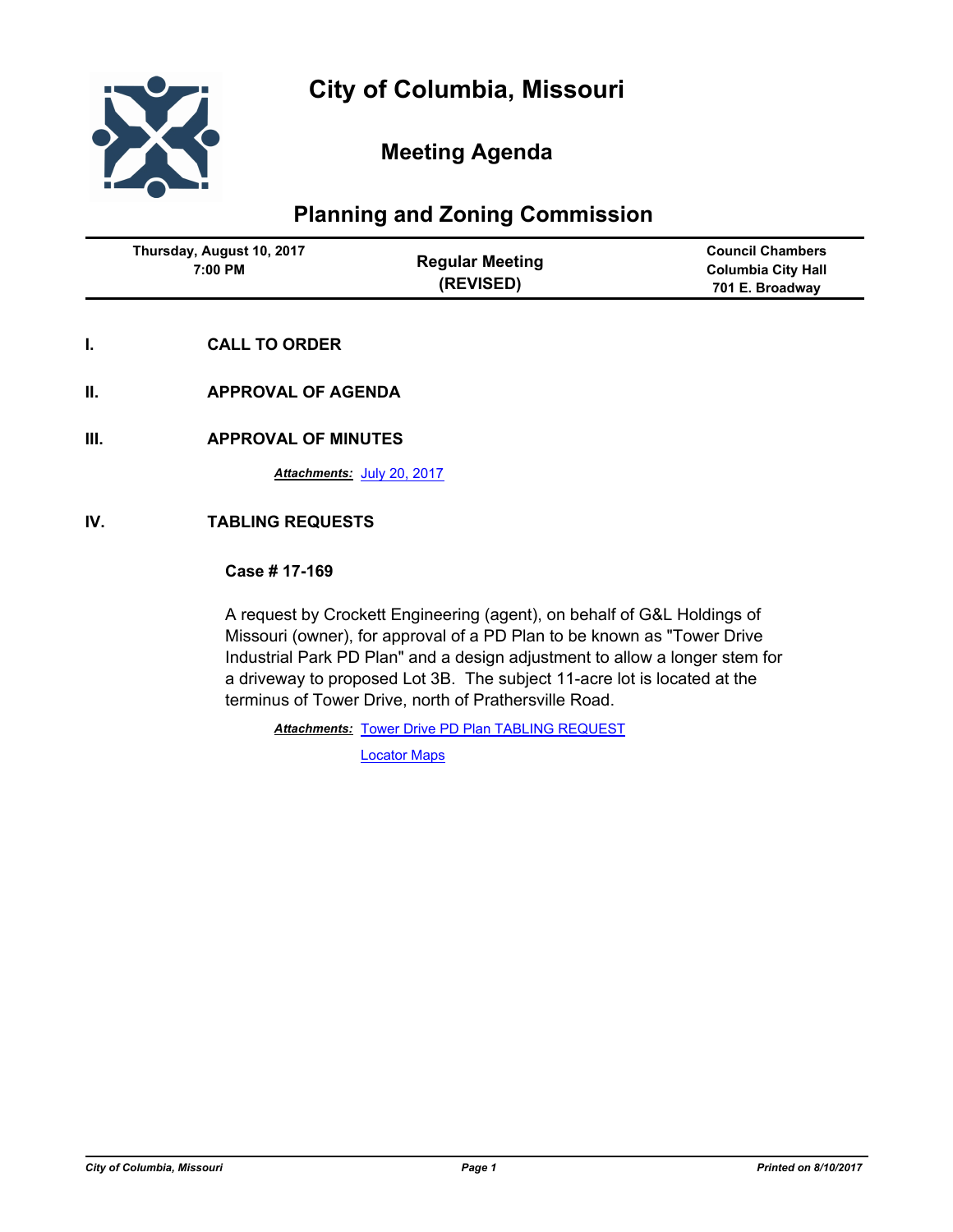## **V. SUBDIBVISIONS**

### **Case # 17-167**

A request by Allstate Consultants, LLC (agent) on behalf of Arrowhead 3, LLC (owner) for approval of a 4-lot final plat on R-1 (One-family Dwelling District) zoned land, to be known as "Arrowhead Lake Estates Plat 3", pending annexation and rezoning, and a design adjustment related to sensitive areas. The 26.72-acre subject site is located approximately 1,200 feet north of Sinclair Road on the east side of West Lake Arrowhead Drive.

Attachments: [Staff Report to Planning & Zoning Commission](http://gocolumbiamo.legistar.com/gateway.aspx?M=F&ID=d58259b8-59b2-4061-8eb0-1caaa3c4e658.pdf)

[Locator maps](http://gocolumbiamo.legistar.com/gateway.aspx?M=F&ID=bac17039-05e3-4fc5-b0ba-3963d8ac286a.pdf) [Final Plat](http://gocolumbiamo.legistar.com/gateway.aspx?M=F&ID=4535deda-c573-499f-b31c-2a660d9c2745.pdf) [Design Adjustment narrative](http://gocolumbiamo.legistar.com/gateway.aspx?M=F&ID=7fb0c5bf-8731-441c-808f-bf0eaf12e55d.pdf) [Land Analysis Map](http://gocolumbiamo.legistar.com/gateway.aspx?M=F&ID=2686306b-0075-488c-a523-dec002bf8379.pdf)

**Case # 17-178**

A request by Brush and Associates (agent), on behalf of Christina and Jerold Wilson (owners), for approval of a 2-lot minor subdivision to be known as "Northern Heights Plat 2-A" and design modifications related to sidewalk installation and right of way dedication requirements for residential streets. The 0.55 acres subject property is located at 2906 and 2908 Flora Drive.

Attachments: [Staff Report to the Planning and Zoning Commission](http://gocolumbiamo.legistar.com/gateway.aspx?M=F&ID=4356be81-6ef4-4a34-b40e-8c8f70ab92d2.docx) [Locator Maps](http://gocolumbiamo.legistar.com/gateway.aspx?M=F&ID=6c1f5b86-969a-4bae-bdc3-9a4f62fbed87.pdf) [Northern Heights PLAT 2-A dated August 4, 2017](http://gocolumbiamo.legistar.com/gateway.aspx?M=F&ID=549088da-d8be-4158-9634-4ebbcc548455.pdf)

**Case # 17-183**

A request by Engineering Surveys and Services (agent), on behalf of Columbia College (owner), for approval of a 1-lot minor subdivision to be known as "Columbia College North Subdivision" and a design adjustment to the required half-width dedication requirements for Rangeline Street. The subject 1.44 acre parcel is contiguous with Columbia College properties north of Wilkes Boulevard, between Range Line Street and Eighth Street.

**Attachments: [Staff Report to the Planning and Zoning Commission](http://gocolumbiamo.legistar.com/gateway.aspx?M=F&ID=a5e68f7b-e564-48d6-a9ae-8bbac013a188.docx)** 

[Locator Maps](http://gocolumbiamo.legistar.com/gateway.aspx?M=F&ID=a9a7effe-5670-40ff-981a-3ee1a4561482.pdf) [Columbia College North PLAT](http://gocolumbiamo.legistar.com/gateway.aspx?M=F&ID=bc76b1e0-4663-41d0-8987-3e18a15e99bd.pdf)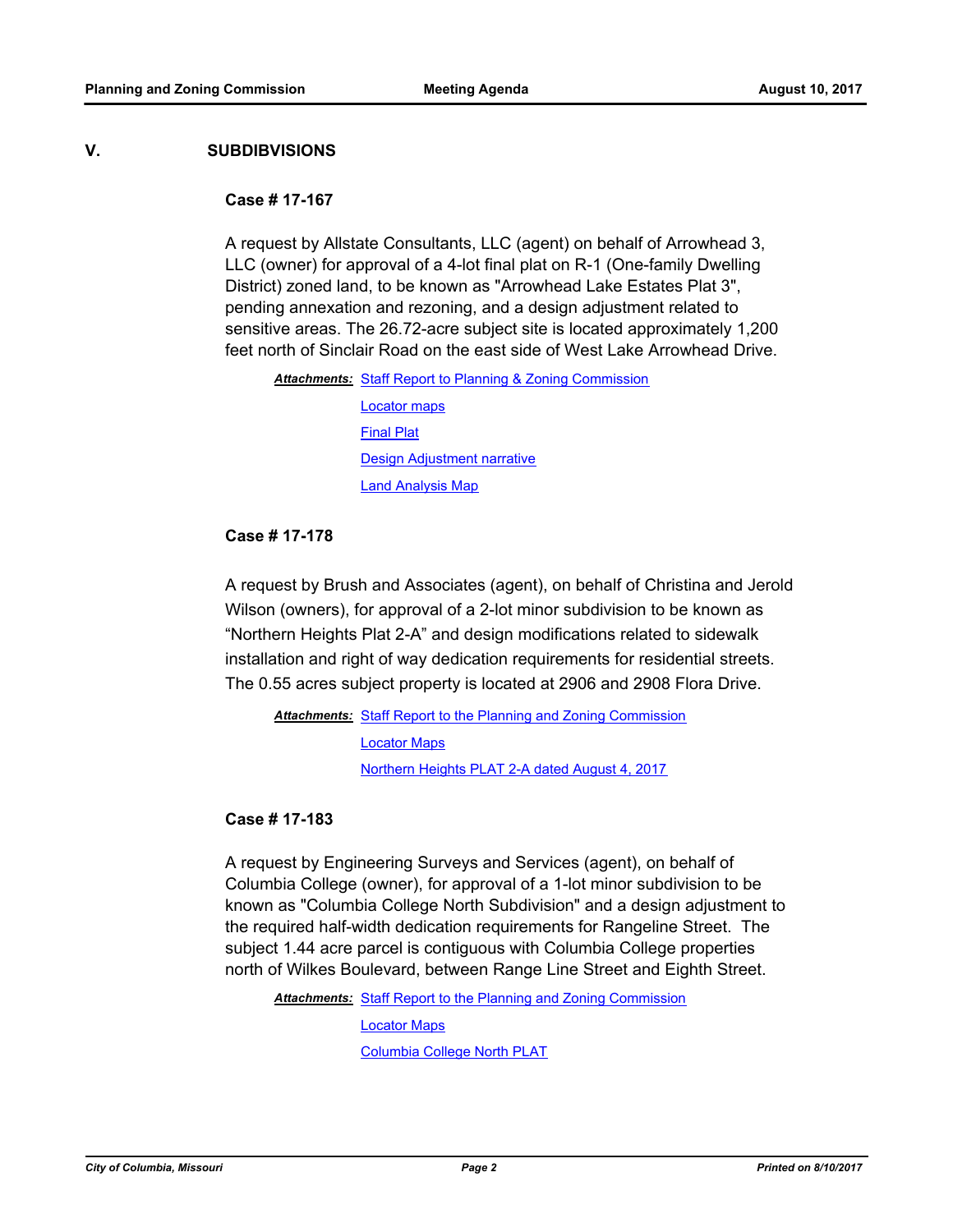## **Case #17-187**

A request by Crockett Engineering Consultants (agent) on behalf of Campus Lutheran Church (owner) for approval of a one-lot replat of R-MF (Multiple-Family Dwelling) zoned property, to be known as the final plat of " Campus Lutheran" and a design adjustment to the half-width right of way dedication requirements for College Avenue. The 1.91-acre subject site is located at the northeast corner of College Avenue and Anthony Street, and addressed as 304 S. College Avenue.

#### Attachments: [Staff Report to Planning & Zoning Commission](http://gocolumbiamo.legistar.com/gateway.aspx?M=F&ID=02920f0a-bdec-4b60-8d12-a8afed80d7c8.pdf)

[Locator maps](http://gocolumbiamo.legistar.com/gateway.aspx?M=F&ID=71fc1c1a-0102-4ee9-a15f-065fa14846eb.pdf) [Campus Lutheran Final Plat](http://gocolumbiamo.legistar.com/gateway.aspx?M=F&ID=1ec88df0-b3b9-4362-928b-46e9a3d6c0f1.pdf) [Design Adjustment](http://gocolumbiamo.legistar.com/gateway.aspx?M=F&ID=d688dc13-07f1-4df7-8f22-1499df5569d9.pdf) [Previously Approved - Amended Plat of J.H. Guitar's Subdivision](http://gocolumbiamo.legistar.com/gateway.aspx?M=F&ID=9347faa9-6963-4b20-99df-b86481538595.pdf)

## **Case # 17-195**

A request by A Civil Group (agent), on behalf of Woodland Hills Properties, LLC (owner), for approval of a 1-lot final plat to be known as "Copperstone Plat 7A". The proposed plat will consolidate Lots 102A and 217A of Copperstone Plat 7. The subject parcels are located at the intersection of Silver Valley Drive and Copperstone Creek Drive and contain 0.93 total acres.

Attachments: [Staff Report to the Planning and Zoning Commission](http://gocolumbiamo.legistar.com/gateway.aspx?M=F&ID=76face86-773b-44f6-9508-32e64da47f23.docx)

[Locator Maps](http://gocolumbiamo.legistar.com/gateway.aspx?M=F&ID=8db8229a-bdfe-4936-9a48-ef05a33d7cd9.pdf)

[Copperstone Plat 7A Dated July 28, 2017](http://gocolumbiamo.legistar.com/gateway.aspx?M=F&ID=b7a15f4e-0cf0-48a8-bd00-29d0fc7382ab.pdf)

## **VI. PUBLIC HEARINGS**

## **Case # 17-170**

A request by Crockett Engineering (agent) on behalf of AMW Investment Properties, LLC (owner) for approval of PD zoning and associated PD plan to be known as "Sidra Subdivision PD Plan". The 0.86 acre site is located at the northeast corner of Primrose Drive and North Stadium Boulevard. **(This item was tabled at the July 20, 2017 meeting)**

Attachments: [Staff Report to Planning and Zoning Commission \(AMENDED 8/10; Analysis\)](http://gocolumbiamo.legistar.com/gateway.aspx?M=F&ID=013417ec-5613-49ff-b134-77c44eabd2e7.docx)

**[Staff Report to Planning and Zoning Commission](http://gocolumbiamo.legistar.com/gateway.aspx?M=F&ID=c5257307-af26-493c-9fba-c60cc3fb4104.docx)** 

[Locator Maps](http://gocolumbiamo.legistar.com/gateway.aspx?M=F&ID=456c2bcd-b4fa-4319-9f7d-b64e01bb2bab.pdf)

[Sidra Sub PD PLAN Dated July 28, 2017](http://gocolumbiamo.legistar.com/gateway.aspx?M=F&ID=4fbe383c-da8a-4484-aa00-a807f87a4572.pdf)

[Statement of Intent](http://gocolumbiamo.legistar.com/gateway.aspx?M=F&ID=b67273c6-9231-4f8f-85d1-3f51594e4906.pdf)